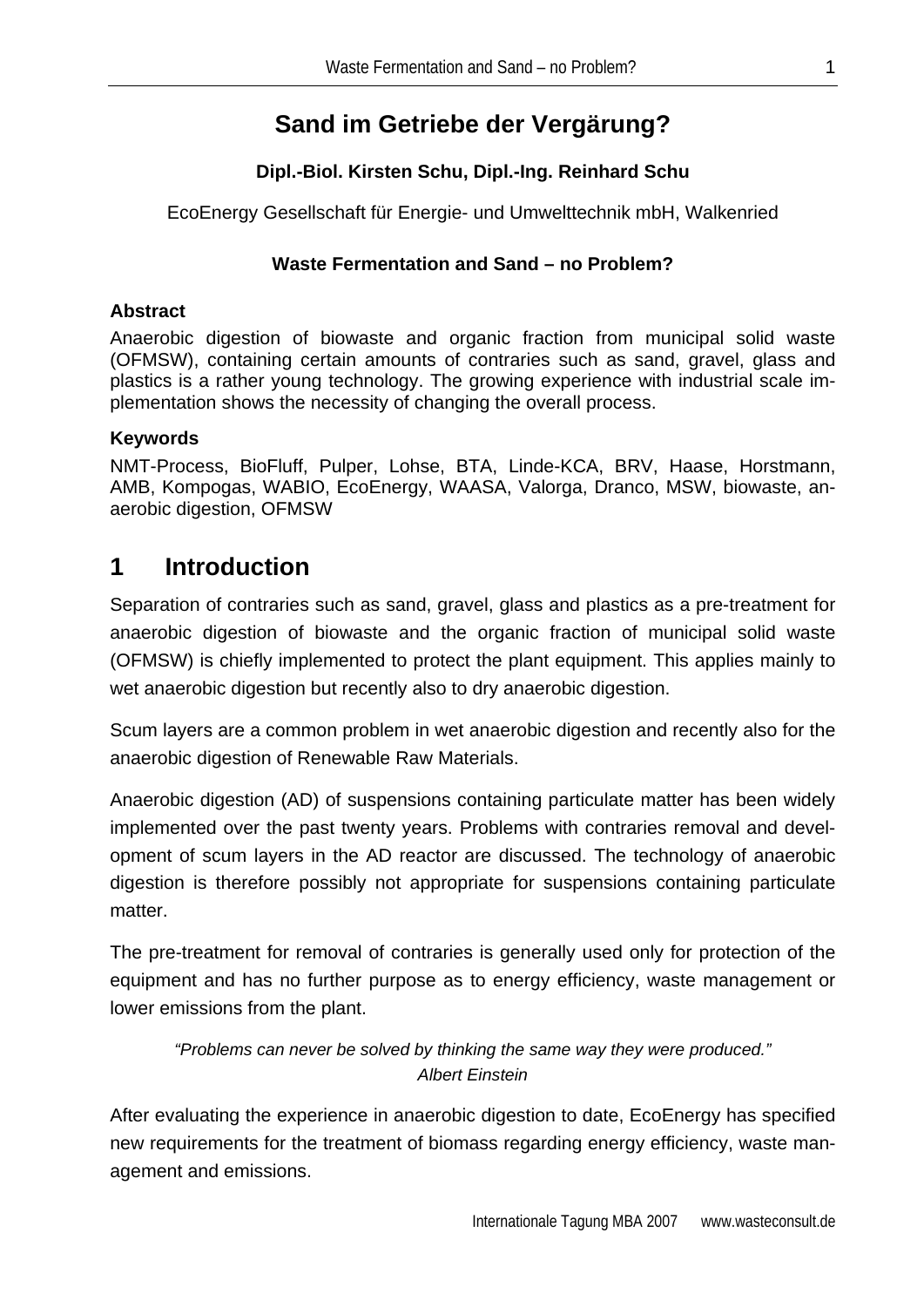#### Energy efficiency of biomass treatment

In general the quality of anaerobic digestion of biomass is measured by maximum biogas yields. Economically the separation of materials unsuitable for AD beforehand would be much more sensible, these could be incinerated or recycled .

Most AD processes are designed to treat the largest organic fraction regardless of the anaerobic degradability and regardless of dry matter content. For example the incineration of dry wood can be carried out with higher energy efficiency than the anaerobic digestion of dry wood. Accordingly the anaerobic digestion of wet organic industrial waste with high biogas yields is more energy efficient than incineration of this wet material.

Organic matter, free from contraries and soluble, can be dewatered by simple screw press reaching a dry matter content of more than 50 %. The so dewatered material is already suitable for energy efficient incineration.

With an anaerobic digestible fraction of less than 50 %, as in f. ex. sewage rakings, thermal treatment like incineration or gasification even without drying is superior to fermentation. This is economically and with regard to energy recovery the better alternative.

#### Waste management requirements for biomass treatment

The former three-step hierarchy of waste management will change into a five-step hierarchy (avoidance – reuse - recycling - energy recovery - disposal). From organic waste the fractions sand, gravel, glass as well as compost or fibres can be recycled. Recycling of compost and fibres depends on the successful removal of pollutants, contraries and easily degradable organic matter. Pollutants are mostly dissolved in the liquid phase or attached to the fine inert particles. Only by aerobic or anaerobic biological treatment they are incorporated into organic matter, if not biodegradable. Therefore composting and most AD processes are not suited for removal of pollutants. Compost should further be free from abrasive materials such as sand to allow pelleting for better logistics and storage properties.

There are similar quality standards also for incineration in power plants, especially in modern coal fired combustion. Here the content of heavy metals, chlorine and ash has to be quality assured. Landfilling will in the future only be possible if there is no other economically reasonable way.

#### Emissions from biomass treatment

Emissions have to be minimized also in biomass treatment.  $CO<sub>2</sub>$ -emissions increase through the energy consumption for the treatment as well as through the consumption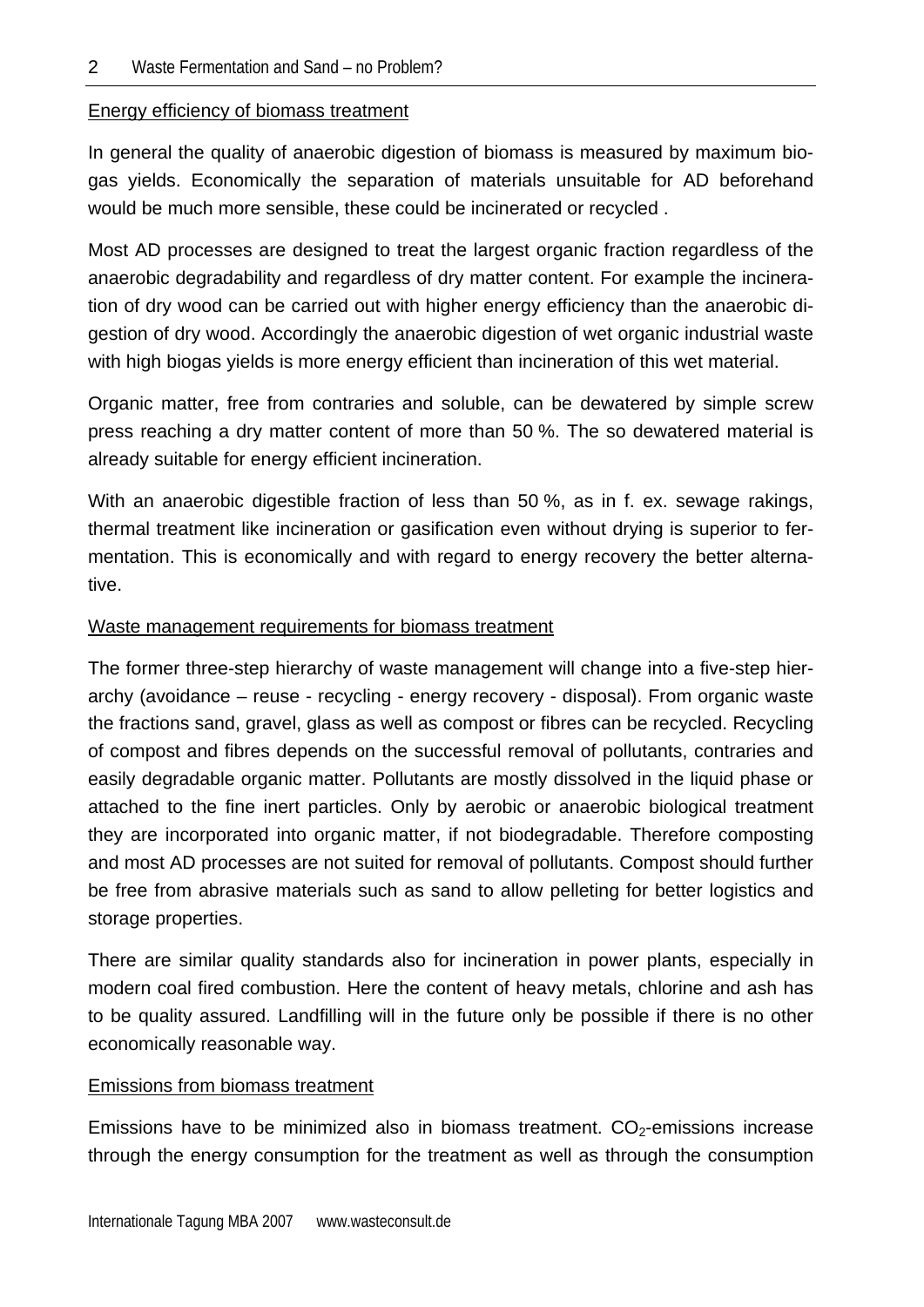of natural gas for exhaust air treatment and the unused energy from composting. Emissions and odour emissions should also be avoided, especially near residential areas.

During a research project from 2004 to 2006, sponsored by the "Deutsche Bundesstiftung Umwelt"and scientifically supported by University Duisburg-Essen, EcoEnergy developed a technology for sustainable biomass treatment. The results show that composting as well as anaerobic digestion of suspensions containing particulate matter can become superfluous.

# **2 Development of anaerobic digestion**

The generation of swamp gas was discovered in 1776, in 1821 Faraday identified methane as hydrocarbon and Avogadro named the chemical formula for methane  $(CH_4)$ .

In the beginning of the  $20<sup>th</sup>$  century scientists discovered that methane was produced by bacteria. Experiments with biogas production from sewage sludge let to the implementation of anaerobic digestion of sewage sludge in Germany in the 1920s.

The anaerobic digestion of sewage sludge reduces the volume of the sludge and the use in farming is much improved. Today the energy recovery is still not the economical motivation for anaerobic digestion of sewage sludge but the main reason is reducing the disposal costs. In the beginning of the 50s several agricultural demonstration plant were built but were soon disused due to the low prices for fuel oil. The interest in biogas production began again in the 70s during the oil crisis.

In Germany, the "Act of power input from Renewable Energy" in 1990 brought the breakthrough for anaerobic digestion, but still focused on waste treatment. The substrates were mainly manure and co-substrates such as fodder and spoiled silage, not saleable potatoes, fat etc.

From 1992 to 1995 five anaerobic digestion plants exclusively for separately collected municipal biowaste, without co-fermentation were commissioned.

Experiments with anaerobic digestion of OFMSW were conducted in test plants in Quarzbichl (dry AD), Münster (wet AD) and Kahlenberg (percolation).

The first industrial scale plant was commissioned in Bassum for dry anaerobic digestion of OFMSW and sewage sludge. The total capacity for AD of OFMSW in 2004 was 35.000 tons per year.

Between 2005 and 2006 eleven AD plants for MSW with a total capacity of nearly 1 Million tons per year were commissioned. Five plants were with wet AD, three plants were with dry AD and three plants had a percolation process.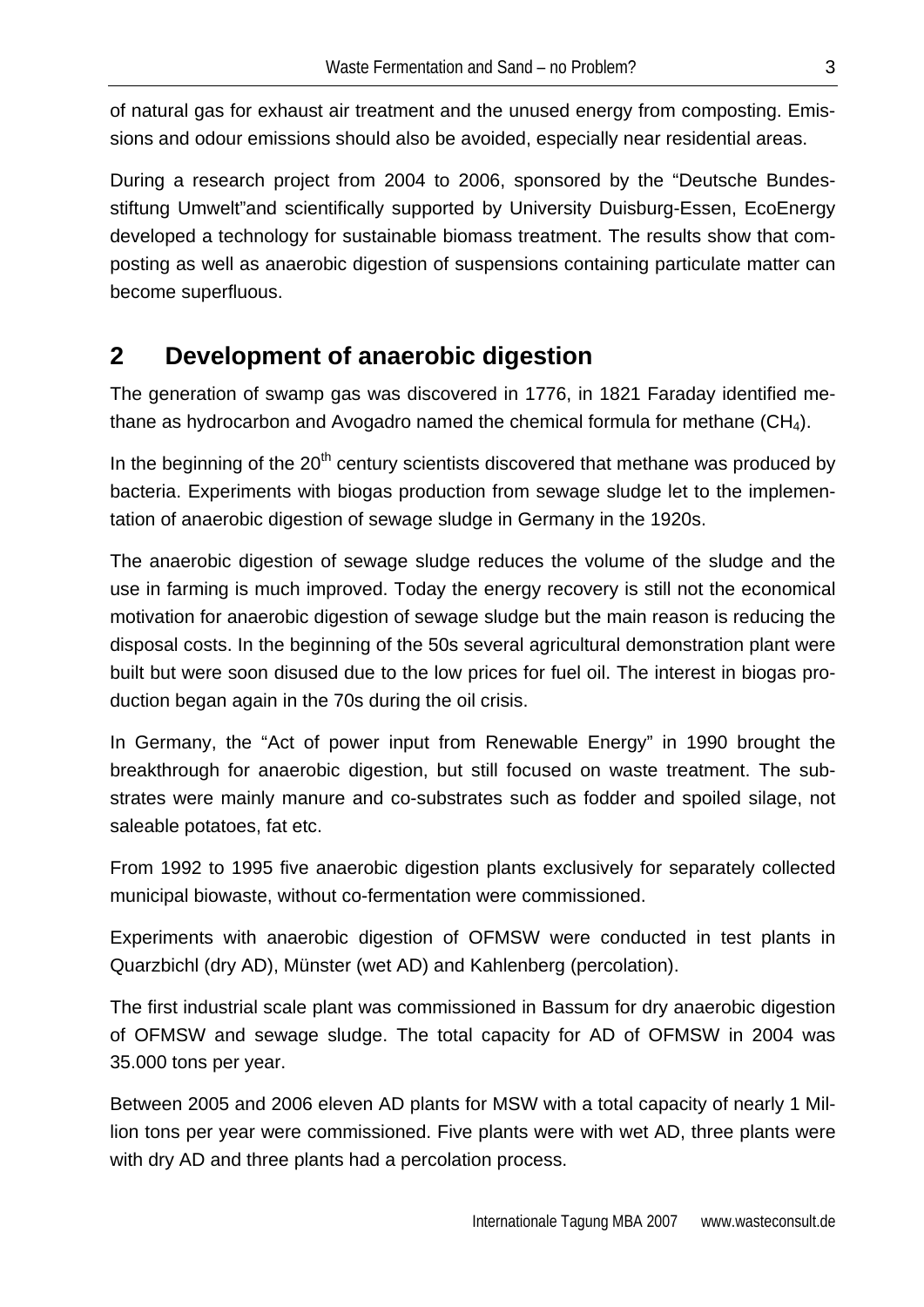Following the "Renewable Energy Sources Act" in 2000 with an amendment in 2004, concerning specially the advancement of Renewable Raw Materials, the young AD technology is currently booming without being prepared to full extent.

# **3 Anaerobic digestion of biowaste and OFMSW**

The anaerobic digestion of biowaste and OFMSW is a rather young technology and still in the development phase.

Many suppliers of AD technology in the market over the last ten years are now insolvent or no longer active in anaerobic digestion because of the high-risk product AD of waste. The companies MAT Müll- und Abfalltechnik GmbH, Geotec, farmatic biotech energy ag, Envital Umweltsysteme GmbH, Hese Umwelt GmbH were insolvent directly due to technical risks of the product. Firms as Noell (Anaergie-Verfahren), Bühler (Kompogas), Thyssen (WAASA), Lurgi/ML (Methakomp), Paques (Prethane-Biopaq) and AN biotec (Aquatherm) and others closed the division MBT. Further companies as Herhof Umwelttechnik GmbH, Babcock Borsig Power Environment (Steinmüller-Valorga und DBA-WABIO), were insolvent for other reasons. Linde-KCA's section environmental technology, Linde-BRV and Horstmann were sold recently. These companies consider dropping their activities in the field of anaerobic digestion of waste, especially with wet mechanical treatment.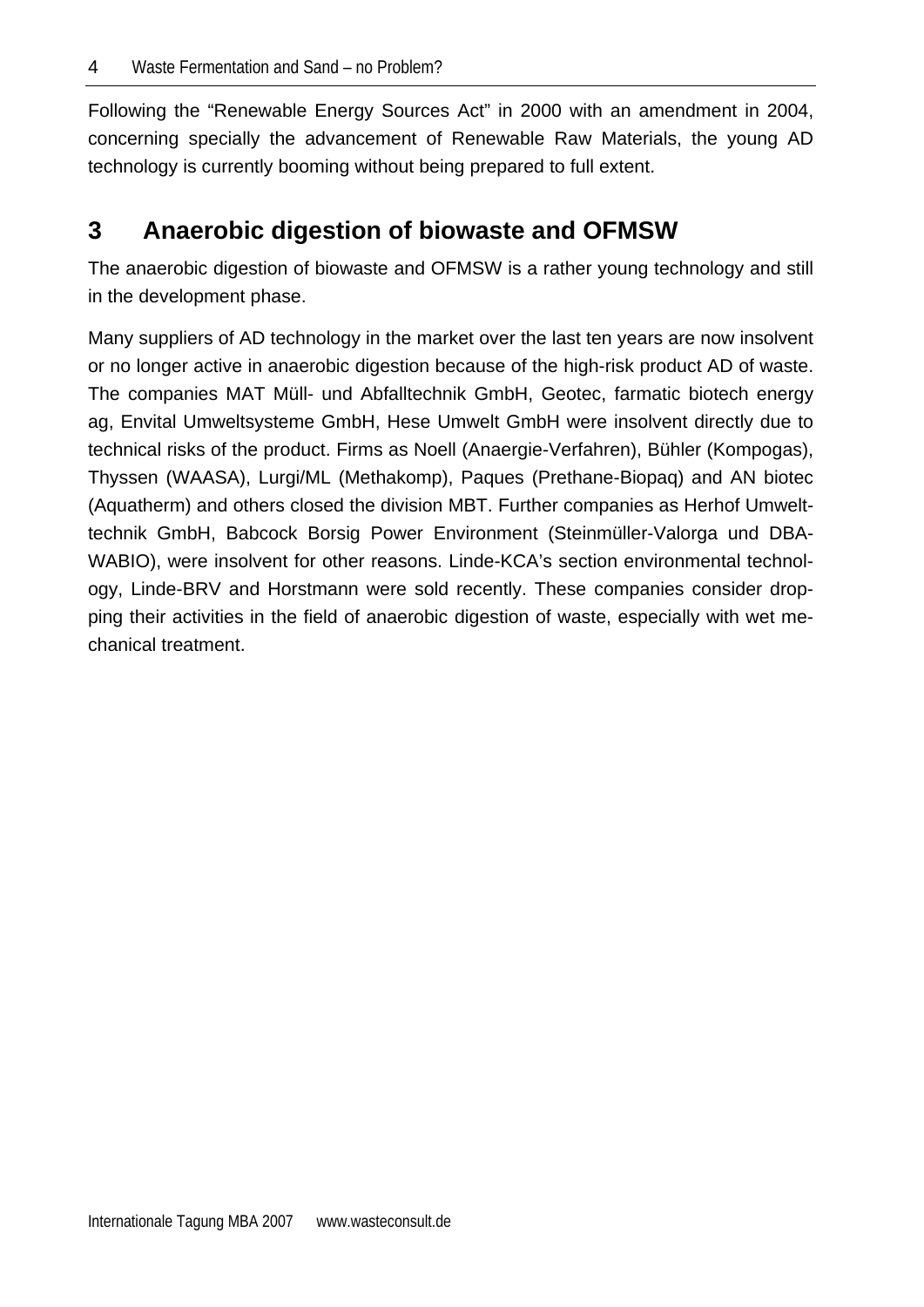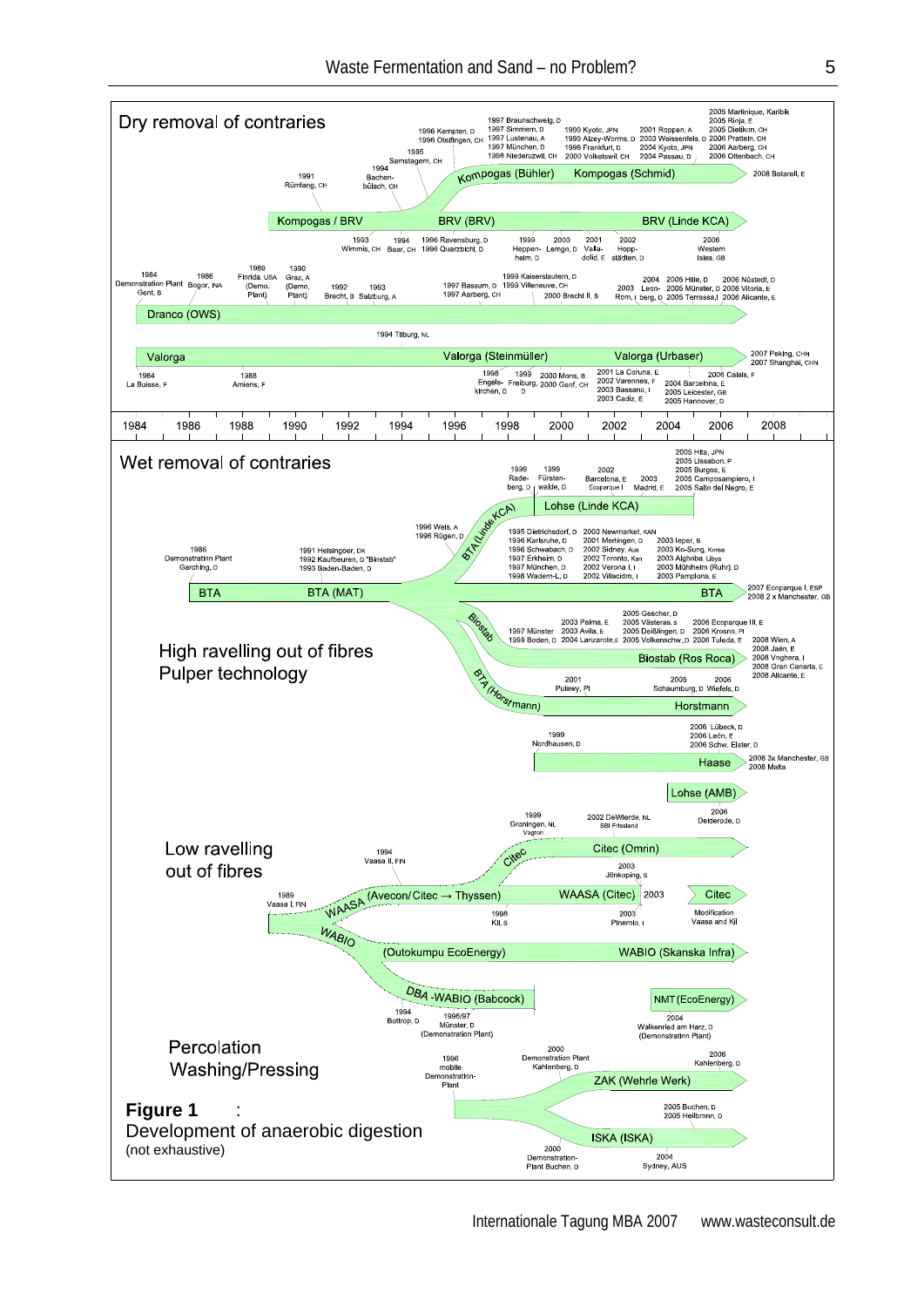# **4 Mechanical pre-treatment technology**

## **4.1 Pre-treatment**

For pre-treatment, biowaste and MSW are first shredded and screened to particle size of < 40 mm to < 120 mm and metals are separated. Further treatment varies depending on the AD technology.

Anaerobic digestion processes can be classified into wet and dry processes, where solids are digested, and processes where the waste is washed (wash process) and the water is put through anaerobic wastewater treatment. Percolation, processes with hydrolysis and separation processes yielding wastewater enriched with easily biodegradable organic contents are counted as wash process in this regard.

## **4.2 Removal of contraries**

### **4.2.1 Removal of contraries before and after dry AD**

Sand, stones, gravel, glass, hard plastics and plastic foils are not removed before anaerobic digestion and are put into the fermenter together with the biomass < 40 mm to  $< 60$  mm.

If the material contains too much stones, gravel and glass, the AD and dewatering equipment is protected by separators for hard material. However the separation does not work effectively due to the consistency of the input with typically 25 % to 55 % water content. In the projects Hille (Dranco), BarcelonaEcoparque II (Valorga) and the spanish project Rioja problems with sediments occurred.

In the projects Hille (Dranco) and Rioja in Spain (Kompogas) the capacity of the heavy fraction separators has therefore been doubled or refitted to achieve a higher separation rate. The AD plant in Kaiserslautern (Dranco) is equipped with a ball mill for pretreatment, crushing glass and stones, to avoid problems with sedimentation in the dry anaerobic digestion process.

With the exception of partial dry anaerobic digestion where the fermentation residue is not dewatered, these processes leave the sand problem to the dewatering step. In Hannover (Valorga) a three-stage separation unit is installed for treatment of the fermentation residue and wastewater.

Generally screw presses for dewatering of the fermentation residue suffer damage from the high load of contraries. Most problems in the operation of dry anaerobic digestion plants originate in insufficient separation of contraries after AD even if the MSW was pre-treated extensively before anaerobic digestion.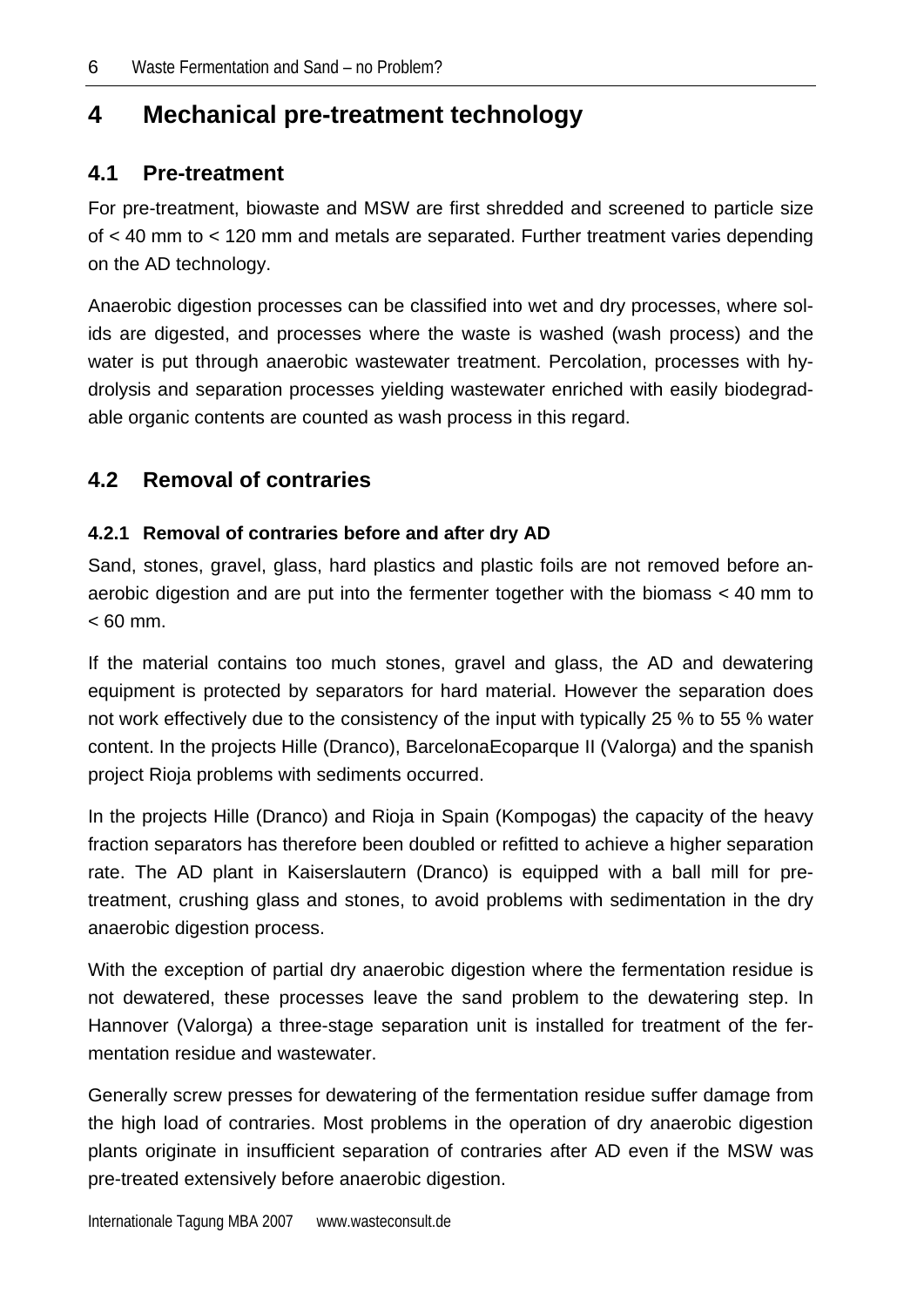Also in the dry anaerobic digestion plant for biowaste in Braunschweig (Kompogas) additional sand removal equipment was installed in 1998 in the separation unit for fermentation residue.

### **4.2.2 Removal of contraries before and after wet anaerobic digestion**

In wet anaerobic digestion contraries interfere by sedimentation and by building scum layers. Consequently many different methods for removal of contraries were developed.

The organic fibres are ravelled out to a varying degree in the mixer as a first step of the wet pre-treatment. The processes can be distinguished into processes with high ravelling out of fibres, like the pulper technology, developed by BTA in the demonstration plant Garching, and processes with low ravelling out of fibres like the WABIO-process, developed by Outokumpu Ecoenergy OY in the Vaasa demonstration plant, Finland.

The water content of the waste is regulated by adding circulation water to the waste in a mixer until the contraries can be separated by sink-and-float separation in the mixing tank. For reducing equipment size, several removal steps with declining dry matter content are installed.

Unintentionally the last step of contraries removal is the anaerobic digestion process itself, because due to biodegradation the fermenting suspension has a 50 % lower dry matter content and correspondingly lesser viscosity than the added fresh suspension, see figure 2.

On industrial scale, OFMSW was treated by anaerobic digestion first in 1989 as cofermentation with sewage sludge in Vaasa, Finland with the WABIO-process. The waste was screened at 50 mm and mixed batchwise in simple mixing tank. Lightweight materials were separated using a skimmer and coarse gravel > 5 mm was also separated. The second stage of contraries removal was the reactor, equipped with a conical bottom and a discharge for removal of scum layers. First experiments in wet pre-treatment and anaerobic digestion were conducted in the demonstration plant Garching, BTA, in 1986. Separation was carried out batchwise and the fermenter was equipped with a sand discharger.

The described phenomenon has not sufficiently been taken into account in many recent industrial scale projects and has been the reason for several problems. The importance of wet pre-treatment has consequently been underestimated in nearly all current projects in Germany. Insolvencies and company takeovers are not the only consequences of an insufficiently matured technology.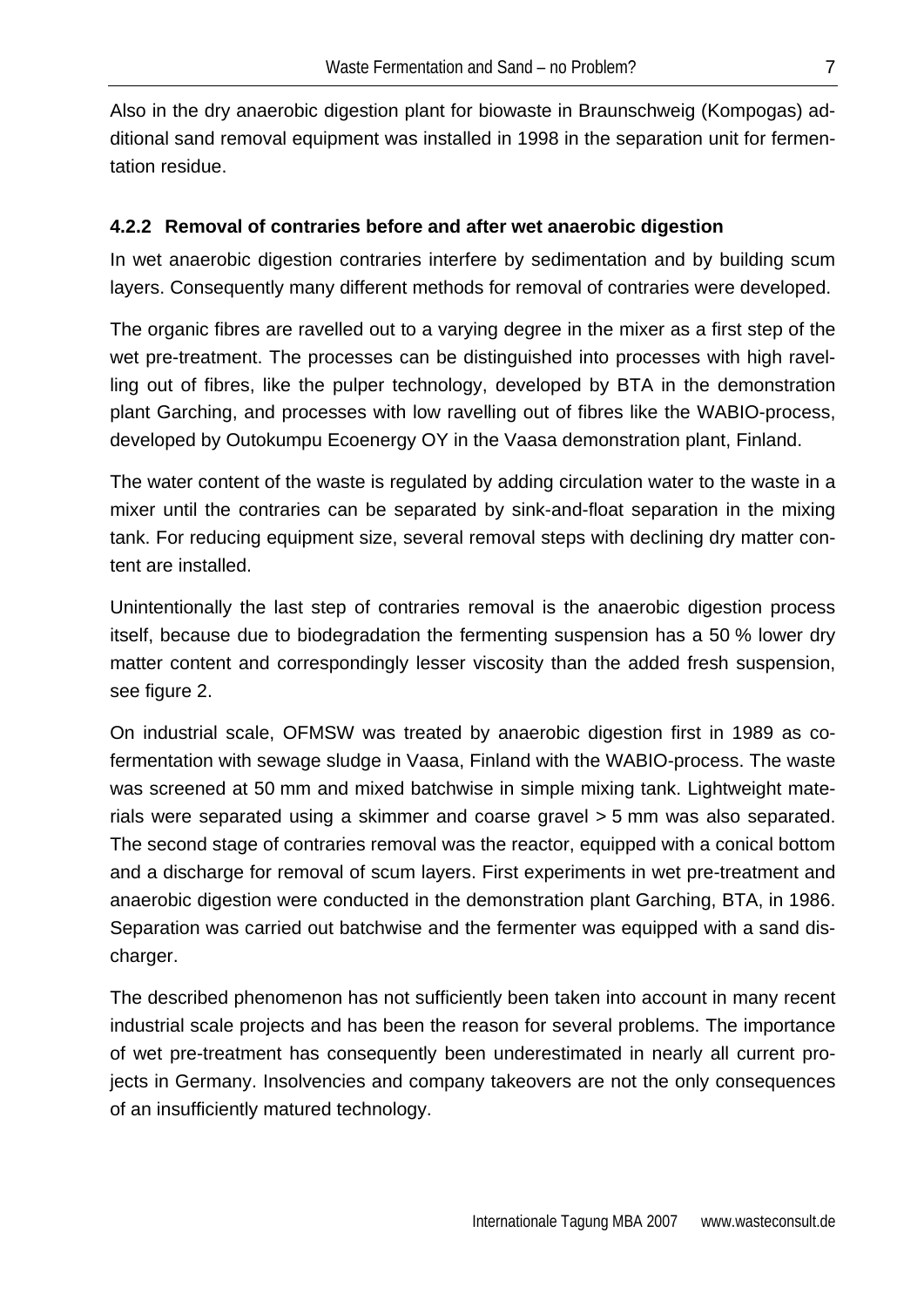The pre-treatment units in the following projects are or were already either reconstructed or additional separation steps set up: Wiefels, Sachsenhagen, Südniedersachsen, Schwarze Elster and Lübeck.

In the Barcelona Ecoparque 1 project the complete pre-treatment equipment was changed and the reactors were reconstructed. After successful Implementation the project Madrid will be reconstructed accordingly.



### **Figure 2 :** Principle of contraries removal for wet anaerobic digestion

With a dry matter content of under 5 % in the AD reactor the suspension has are very low stability and mixing equipment is mostly undersized for effectively avoiding scum layers and sedimentation.

Thickening of the suspension before entering the AD reactor is a possibility to reach a higher stability. With biowaste however, flocculant is needed contrary to OFMSW. Particularly with pulper technology thickening is difficult to achieve because of the high degree of fibre ravelling out and consequently high viscosity.

Internationale Tagung MBA 2007 www.wasteconsult.de Technologies with lower ravelling out of fibres like the Wabio- or WAASA-process are therefore better suited to remove contraries at a higher dry matter content. The WAASA-process has been optimized in Groningen and De Wierde into a continuous, three-stage system for the removal of contraries. The patent owner of the WAASAprocess, Citec, Sweden has stopped marketing the process for AD of suspensions with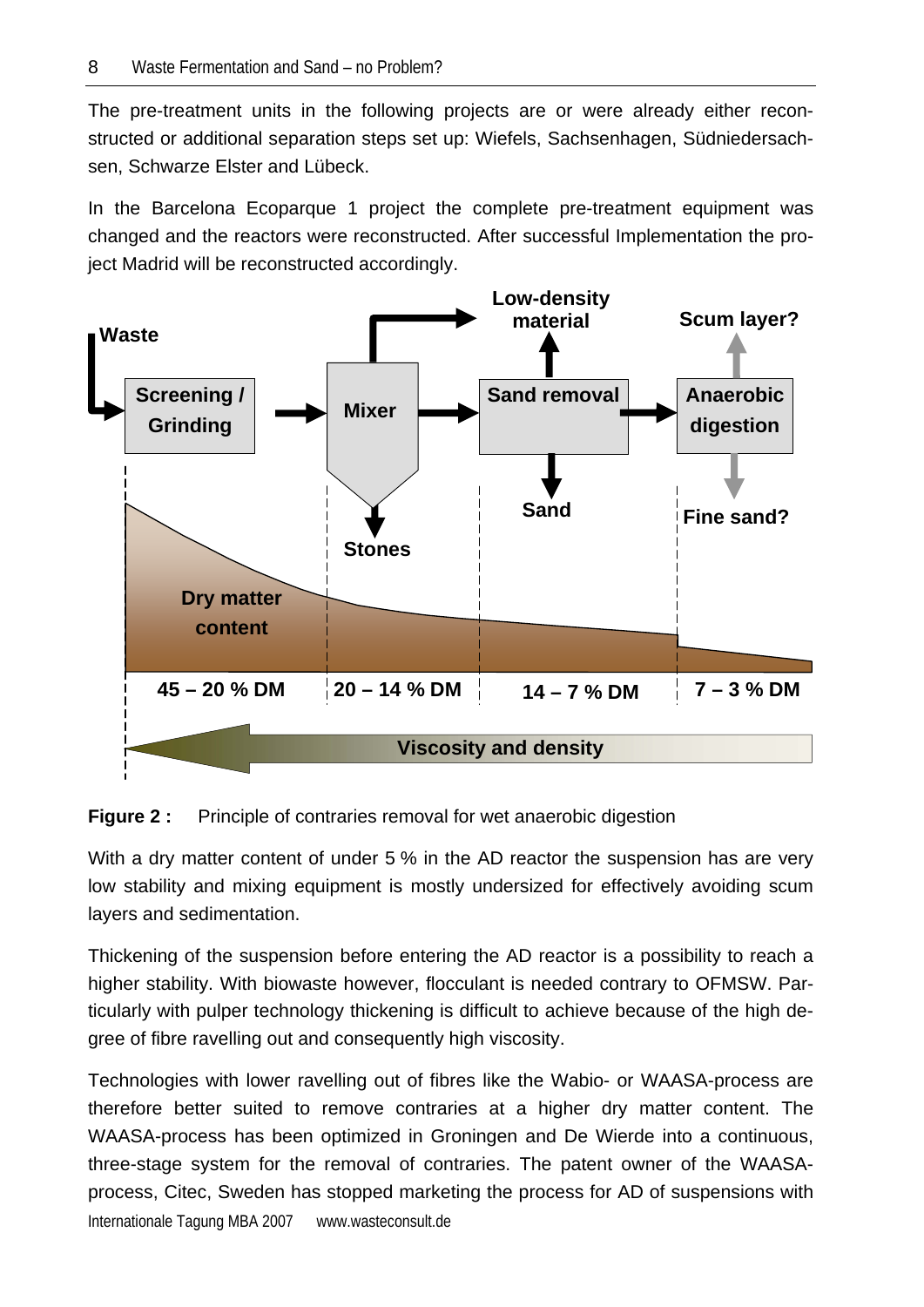particulate matter due to the problems with contraries removal. The plants in Vaasa (FIN) and Kil (S) were redesigned so that only the liquid phase without particles enters the AD or rather waste water treatment.

### **4.2.3 Removal of contraries with wash processes**

Wash processes transfer the solved organic matter into a liquid phase free from particulate matter. By using anaerobic digestion technologies known from waste water treatment, degradation performances of up to 95 %, depending on the amount of refractory CSB can be achieved and biogas is produced.

Depending on the process varying degrees of solution of biodegradables are achieved. The removal of contraries is effected either before or after dissolving depending on the wash process.

With solid waste hydrolysis or percolation is often implemented upstream from solidliquid separation. AD for solid waste has been done with the following wash processes, developed in the last 15 years: Aquatherm, Prethane-Biopaq, IMK, BTA two-stage, adapted WAASA-process and the percolation processes ZAK and ISKA.

In the Prethane-Biopaq-process, Paques, installed in 1992 in Breda (NL) an UASBreactor was used for AD of wash water from hydrolysis of market waste for the first time. Governmental approval for a further plant for AD of 75 000 tons per year OFMSW was granted in 1996 but the plant was never built, because the company evaluated the risk of contraries removal as too high.

In 1995 the company AN biotec built a plant in Ganderkesee using the Aquathermprocess. The process contains a wash screw press, where the material is rinsed with hot water and then pressed. The liquid phase was digested with UASB-technology. Percolation retention time was six hours. The IMK-process, implemented in Herten in 1996 for biowaste, is very similar to the Aquatherm-process. The material was heated using aerobic hydrolysis and washed during the three days retention time. The wash process consisted in daily pressing, wetting and mixing. Abrasion and wear on screw presses and pumps has been a challenge. The process water was treated and recycled.

A percolation process (ZAK) was developed since 1996 in Kahlenberg, the demonstration plant was built in 2000 and in 2006 an industrial plant with a capacity of 100 000 tons per year. The process is related to both the Aquatherm and the IMK-process. Coarse stones are removed from sieved MSW by a ballistic separator. In a large paddle screw the material is mixed continuously and washed (percolated). The wash water is then treated in a three-stage wet mechanical separation unit before entering the AD. After percolation the solid material is dewatered by a screw press and then dried in a biologically, similar to the dry stabilate process.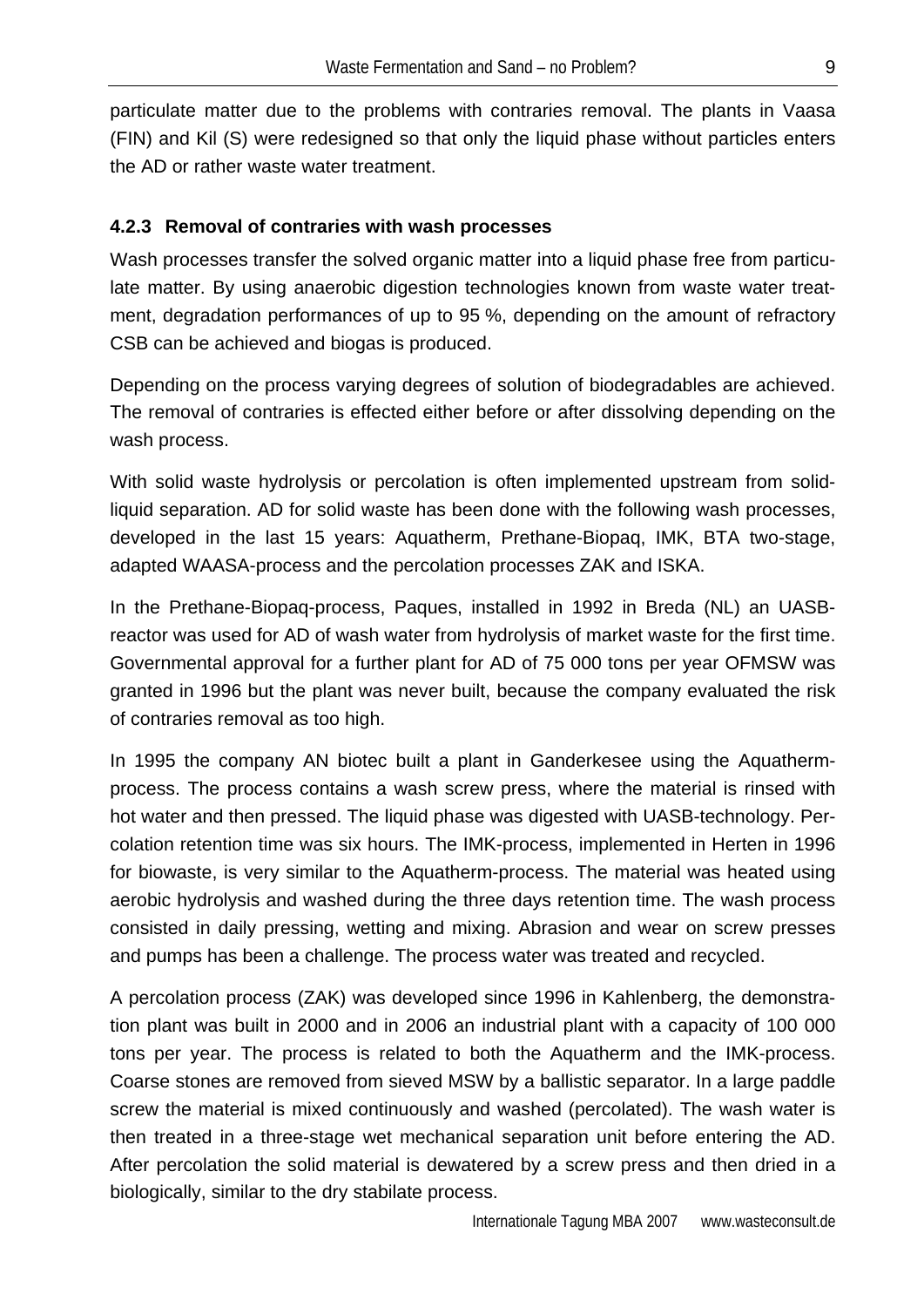As in the dry stabilate process the solids are dried biologically and freed from stones, glass and gravel by means of separating tables, after separating into five fractions. To conclude, the process contains a pre-treatment as before and after a dry anaerobic digestion, a sophisticated waste water treatment as in a wet anaerobic digestion and an additional RDF production as in the dry stabilate process. The process is rather complex but the effort seems well justified. The ISKA-process has been developed together with the ZAK-process in 1996. ISKA has built a demonstration plant in Buchen, focussing rather on treatment preparing a material for land filling than on production of RDF. Two large scale plants were built in Germany in Buchen and Heilbronn. Both plants will close in 2007 according to announcements of EnBW.

## **4.3 Advancement of wet mechanical treatment**

Figure 1 shows the development of contraries removal for anaerobic digestion of solid waste. The DBA-WABIO-process was dropped by Babcock after the merger with Steinmüller in 1999. EcoEnergy has further advanced the philosophy of the DBA-WABIOprocess with low ravelling out of fibres into a wash process.

Sand-free organic fractions are produced by a three-stage inert separation and simultaneous production of three organic fractions, washed stepwise with process water. The organic fractions are further separated into particle sizes of 100 µm to 10 mm, 10 mm to 30 mm and 30 mm to 80 mm. The organic fractions are separately dewatered by screw presses. Thus the press force is applied evenly to the material, because no coarser particles are blocking off gaps where the dewatering is hindered.

As an additional distinction of the NMT-process the process water is heated to  $> 65 °C$ for destabilising the cell walls and to enable a better cell disruption during dewatering in the screw press. This destabilising effect is due to the structure of the plant cell wall, consisting of not easily biodegradable cellulose fibrils. The fibrils are embedded into a matrix of hemicelluloses, lignin and pectin and are connected by hydrogen bonding. The hydrogen bonds destabilize at a temperature higher than 65 °C so that only low shear force is already sufficient for cell disruption.

EcoEnergy has thus achieved dewatering biowaste and MSW to a dry matter content of > 60 % - inert free - with simple screw presses without prior anaerobic digestion, percolation or hydrolysis. The low water content is due to the above described effect of thermo-mechanical-cell lysis (TMZ) since the cell disruption releases the cell water.

A further advantage of the process besides the high yield of easily biodegradable organic compounds is the selective disruption of the native organic fraction by TMZ into particles < 5 mm. The particle size of the fossil organic fraction is not altered by TMZ.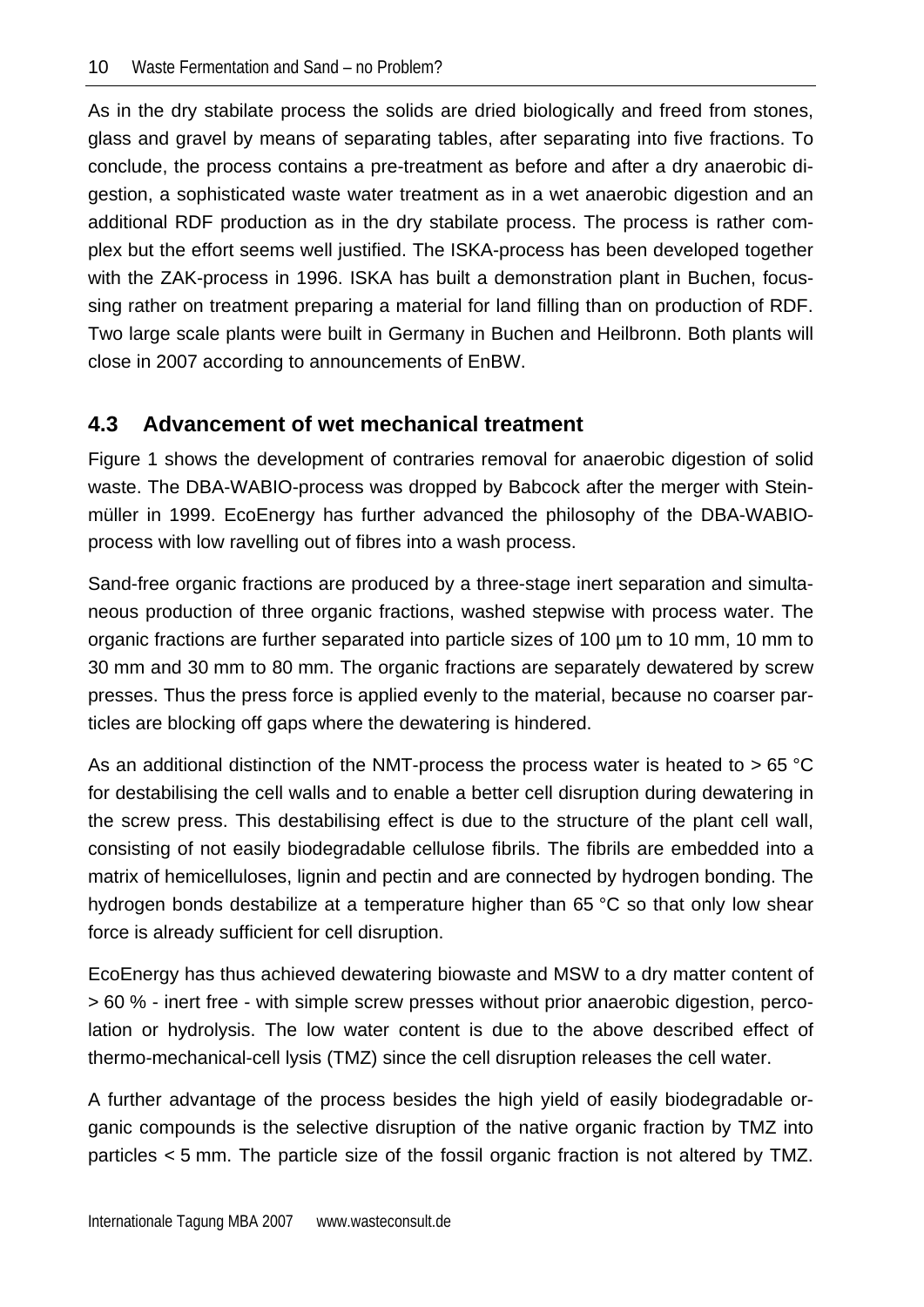The hard plastics and plastic foils can therefore be separated easily from the native organic fraction by screening.

Dewatering of the inert fraction can be achieved without drying. The inert fractions are already dewatered and cleaned in the process with circulating water and fresh water so that they can be recycled.

The process ensures that the native organic fractions contain few pollutants. Chlorine is separated with the fossil organic fraction (PVC) or is present as a soluble salt in the wash water. Dewatering is done without thermal drying so that 50 % to 90 % of the soluble pollutants, depending on the waste water treatment and press adjustment, are removed. In the waste water treatment the sludge is the pollutant sink of the process and can be disposed.

EcoEnergy could further verify by experiment, that 65 % to 80 % of the biogas production, generated with AD from the total material, would also be yielded using the NMTprocess combined with high performance AD of the process water.

The dried and screened native organic fraction (BioFluff®) is then prepared according to the chosen way of recycling or energy recovery. BioFluff® can be defined as low polluted, dry stabilised, ravelled out biomass and can be widely used as raw material. For use as fertilizer the material can be pelletised, for use as fuel the material can be pelletised or pressed into briquettes. BioFluff<sup>®</sup> can also be used as raw material for insulation, as building material or filter material or even for ethanol anaerobic digestion. Pelletising or briquetting is recommendable for most applications for logistic reasons since Bio-Fluff® has a rather low density.

In the research project "Wet mechanical treatment of waste" (NMT-process), sponsored by "Deutsche Bundesstiftung Umwelt" and scientifically supported by the University Duisburg-Essen, EcoEnergy could demonstrate by the shown biological, physical and mechanical possibilities that composting as well as anaerobic digestion of suspensions with particulate matter in the future are not technically justifiable anymore.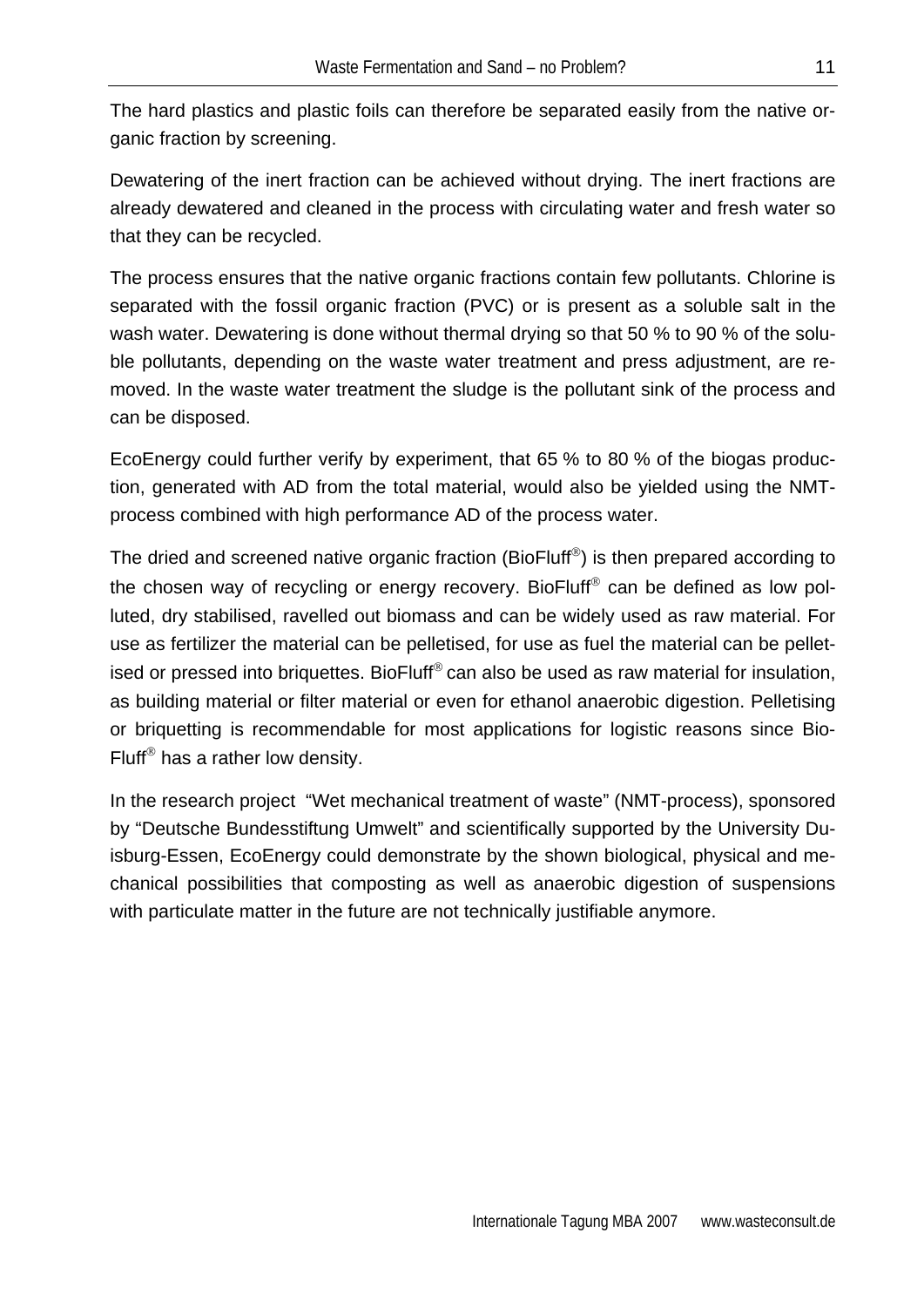# **5 List of literature**

| Archer, E.; et al.       | 2005 | Mechanical-Biological-Treatment - A Guide for Decision         |
|--------------------------|------|----------------------------------------------------------------|
|                          |      | Makers. Processes, Policies & Markets, In: Juniper Consul-     |
|                          |      | März<br>2005,<br><b>Services</b><br>Ltd,<br>Download:<br>tancy |
|                          |      | http://www.sitatrust.org.uk/resources/documents/Annex%20       |
|                          |      | D.pdf, Stand: 10.04.2007                                       |
| Deutsche Babcock An-     | 1997 | Kombi-Anlagen zur biologischen Abfallbehandlung. In: Wie-      |
| lagen GmbH               |      | mer, K.; Kern, M. (Hrsg.): Hersteller- und Dienstleisterkata-  |
|                          |      | log 1997/98. M.I.C. Baeza-Verlag, Witzenhausen, Firmen-        |
|                          |      | präsentation im Rahmen des 9. Kasseler Abfallforums, 1.        |
|                          |      | Auflage 1997, Seite 57 - 61                                    |
| Doedens, H.; Gallen-     | 2006 | Einhaltung der Ablagerungskriterien durch MBA-Anlagen -        |
| kemper, B.; Ketelsen, K. |      | Ergebnisse der ASA-Umfrage. In: Wiemer u. Kern (Hrsg.):        |
|                          |      | Bio- und Sekundärrohstoffverwertung - stofflich, energe-       |
|                          |      | tisch, 2006, S. 575-584                                        |
| Hasenkamp, P.            | 1997 | Umsetzung der mechanisch-biologischen Abfallbehandlung         |
|                          |      | in der Praxis, Modell Münster - Aufbruch in eine neue Kon-     |
|                          |      | zeption. In: Wiemer, K.; Kern, M. (Hrsg.): Bio- und Restab-    |
|                          |      | fallbehandlung. M.I.C. Baeza-Verlag, Witzenhausen, Fach-       |
|                          |      | buchreihe Abfall-Wirtschaft des Witzenhausen-Instituts, 1.     |
|                          |      | Auflage 1997, Seite 551 - 564                                  |
| Ibrahim, H. A.           | 1998 | Untersuchungen zu In- und Outputströmen bei der Restab-        |
|                          |      | fallvergärung und Vergleich mit der Kompostierung. Diplom-     |
|                          |      | arbeit, Universität Paderborn, Höxter, Juni 1998, Download:    |
|                          |      | http://home.germany.net/101-242715/mba/dipl_mba.pdf,           |
|                          |      | Stand: 10.04.2007                                              |
| Insinger, B., Ludwig, A. | 2006 | Erste Betriebserfahrungen mit der Vollstromvergärung "MBA      |
|                          |      | Schaumburg" in Sachsenhagen. In: 6. ASA Abfalltage,            |
|                          |      | 01.02.2006 bis 03.02.2006, Seite 153 - 159                     |
| Mata-Alvarez, J.         | 2006 | Digestión anaerobia de residuos sólidos urbanos - Imple-       |
|                          |      | mentación a nivel industrial. In: Miniforo iberoeka, 19.-      |
|                          |      | 21.04.2006                                                     |
| Ministerium für Umwelt   | 1996 | Hohe Kompostqualität ist möglich. Heft 2 der Reihe Boden       |
| und Verkehr BW           |      | FE, 1996                                                       |
| Niedersächsisches Um-    | 2006 | Bericht vom MBA-Workshop am 6.9.2006 in Hannover.              |
| weltministerium          |      | 24.11.2006, Download: http://cdl.niedersachsen.de/blob/        |
|                          |      | images/C29408791_L20.pdf, Stand: 10.04.2007                    |
| Rettenberger, G.         | 2005 | Demonstrationsanlage nach dem ZAK-Verfahren, wissen-           |
|                          |      | schaftliche Begleitung - Endbericht. Juni 2005, Download       |
|                          |      | http://www.lubw.baden-wuerttemberg.de/servlet/is/              |
|                          |      | 17038/projekt14_bericht.pdf?command=downloadContent&fi         |
|                          |      | lename=projekt14_bericht.pdf, Stand: 10.04.2007                |